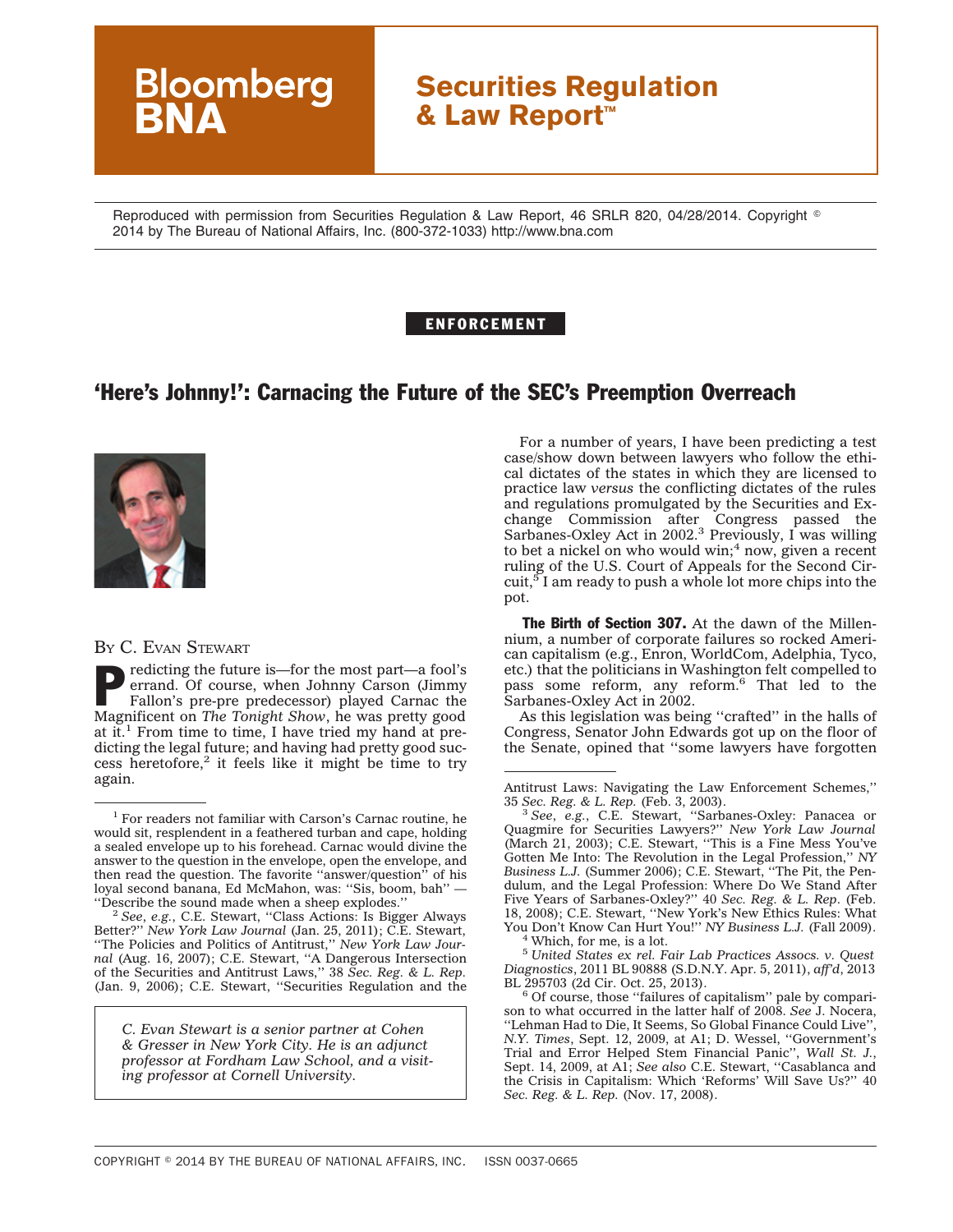their responsibility,'' and proposed that lawyers be legislatively required to live up to pre-existing standards set forth in American Bar Association Model Rule 1.13 (the so-called ''chain-of-command'' review process).7 This led to the enactment of Section 307 and Congress' directive to the Securities and Exchange Commission that it should thereafter ''explain'' what Congress meant when it enacted Section 307.8

The SEC's First Cut at Section 307. Acknowledging that it was adopting an ''expansive view'' of the mandate given it by the Congress for interpreting Section 307, the SEC in late 2002 put forward a number of farreaching proposals in its first release for comment (over 90 pages, single spaced),  $9$  including: (i) federalizing lawyer conduct for the first time in U.S. history; (ii) establishing a requirement that a lawyer (if not satisfied with the corporate response to his or her concerns) withdraw, inform the Commission of that withdrawal, and disaffirm any implicated documents submitted to the SEC upon which he or she worked (a ''noisy withdrawal''); (iii) creating sets of circumstances whereby a lawyer would be *allowed* to disclose client confidences to the SEC with respect to ongoing or past activities (while asserting that such communications would not

Beyond the dubious, evidentiary proposition underlying the motivation for Section 307, the almost cavalier/ afterthought addition of that legislative provision has come in for some well-deserved criticism. *See*, *e.g.*, R. Jones, ''Sarbanes-Oxley's Insight: The Role of Distrust,'' 3 *Journal of Business and Technology* 437 (2008); S. Bainbridge, ''Sarbanes-Oxley: Legislating in Haste, Repenting in Leisure,'' 2 *Corp. Governance L. Rev.* 6, 6-8 (2006). *See also* C.E. Stewart, ''The Wrong Track to Reforming Corporate Governance,'' *New York Law Journal* (Oct. 10, 2006); C.E. Stewart, ''The Yin & Yang of Corporate Governance,'' *New York Law Journal* (Oct. 11, 2005).  $8$  Section 307 reads, in full, as follows: "Not later than 180

days after the date of enactment of this Act, the Commission shall issue rules in the public interest and for the protection of investors, setting forth minimum standards of professional conduct for attorneys appearing and practicing before the Commission in any way in the representation of issuers, including a rule  $-$  (1) requiring an attorney to report evidence of a material violation of securities law or breach of fiduciary duty or similar violation by the company or any agent thereof, to the chief legal counsel or the chief executive officer of the company (or the equivalent thereof); and (2) if the counsel or the officer does not appropriately respond to the evidence (adopting, as necessary, appropriate remedial measures or sanctions with respect to the violation), requiring the attorney to report the evidence to the audit committee of the board of directors of the issuer or to another committee of the board of directors, comprised solely of directors not employed directly or indirectly by the issuer, or to the board of directors."

<sup>3</sup> See SEC Release Nos. 33-8150; 34-46868 (Nov. 21, 2002).

constitute a waiver of the privilege); $^{10}$  (iv) appearing to establish attorney obligations to comply with Section 307 based upon an ''objective'' standard of knowledge (i.e., what a ''reasonable'' lawyer would have done), as opposed to what had *always* been the standard for judging attorney conduct – ''actual'' knowledge; (v) requiring lawyers to document their compliance with the statute in order to avoid sanctions; and (vi) subjecting attorneys to a full panoply of sanctions under the Securities Exchange Act of 1934 for, *inter alia*, negligent conduct.

Noisy Withdrawal v. Noisy Withdrawal 'Lite.' The SEC's first release was met with a flurry of comment and criticism. The SEC's ''noisy withdrawal'' proposal brought on the greatest amount of reaction, most of it negative. The proposal not only went far beyond the obvious scope of Sarbanes-Oxley (as the SEC itself acknowledged), it also:

 $\blacksquare$  reflected confusion between the professional responsibility concepts of withdrawal, noisy withdrawal, and the disclosure of client confidences to third parties;

 $\blacksquare$  was inconsistent with current practices as to lawyers' confidentiality obligations in and amongst the great majority of states (which for more than 200 years had exclusive responsibility for attorneys' professional responsibility obligations); $^{11}$ 

 $\blacksquare$  in fact, constituted a radical departure from thenexisting attorney obligations;<sup>12</sup>

 $\blacksquare$  would have provided a liability whipsaw for lawyers (i.e., liability to clients and shareholders if you noisily withdrew and you were wrong; liability to third parties and regulators if you did *not* noisily withdraw and you were wrong—in short, a heads I lose, tails you win proposition);<sup>13</sup>

<sup>7</sup> *See* 148 Cong. Rec. at 56551 (July 10, 2002). Senator Edwards appears to have been influenced by several legal academics who argued that if only lawyers had somehow acted as better ''gatekeepers'' of the capital markets, all of the various crises in capitalism could have been prevented. *See*, *e.g.*, R. Cramton, G. Cohen, S. Koniak, ''Legal and Ethical Duties of Lawyers After Sarbanes-Oxley,'' 49 *Villanova L. Rev.* 725 (2004). There is, however, no evidence (at least in the public record) that had lawyers in fact been better ''gatekeepers'' there would have been any material impact in preventing any of the corporate scandals. *See* C.E. Stewart, ''Holding Lawyers Accountable in the Post-Enron Feeding Frenzy,'' 34 *Sec. Reg. & L. Rep.* (Sept. 30, 2002).

<sup>&</sup>lt;sup>10</sup> Under the SEC's first iteration of its "permissive" disclosure standard, lawyers *could* disclose client confidences: (i) to prevent an ''illegal'' act (where there is/will be substantial financial injury); (ii) to reveal an ''illegal'' act (where there is substantial financial injury by an issuer or a fraud on the SEC); or (iii) to rectify an ''illegal'' act (where an issuer used the lawyer's services). The ''illegal'' act requirement was subsequently amended. *See infra* note 19 and accompanying text.<br><sup>11</sup> A number of the academic advocates of Section 307 (and

its expansive ''reading'' by the SEC) had argued that the states (pre-2003) had had a fairly uniform set of rules governing lawyers' disclosure obligations (both mandatory and permissive). Unfortunately, that contention was based upon an inaccurate review/analysis of the states' wide disparities in those areas. *See* C.E. Stewart, 'Caveat 'Reformers': Lessons *Not* to Be Learned from Enron's Collapse,'' 34 *Sec. Reg. & L. Rep.* (Feb.

 $12\%$ <sup>12</sup> To the extent there had been *any* authority to support the notion of a ''noisy'' withdrawal up to that point certain commentators had looked to Comment 15 to ABA Model Rule 1.6 as constituting some basis for a ''noisy'' withdrawal option. As pointed out in ABA Op. 92-366, however, comments to the Model Rules have no weight or force. Furthermore, the ABA House of Delegates–both before and after the creation of Comment 15–had specifically voted down a ''noisy'' withdrawal op-

tion.13 *Compare e.g. Chem-Age Indus. Inc. v. Glover*, 652 N.W.2d 756 (S.D. 2002) *with Parker v. M&T Chems. Inc.*, 566 A.2d 215 (N.J. Super. 1989). *See infra* note 19.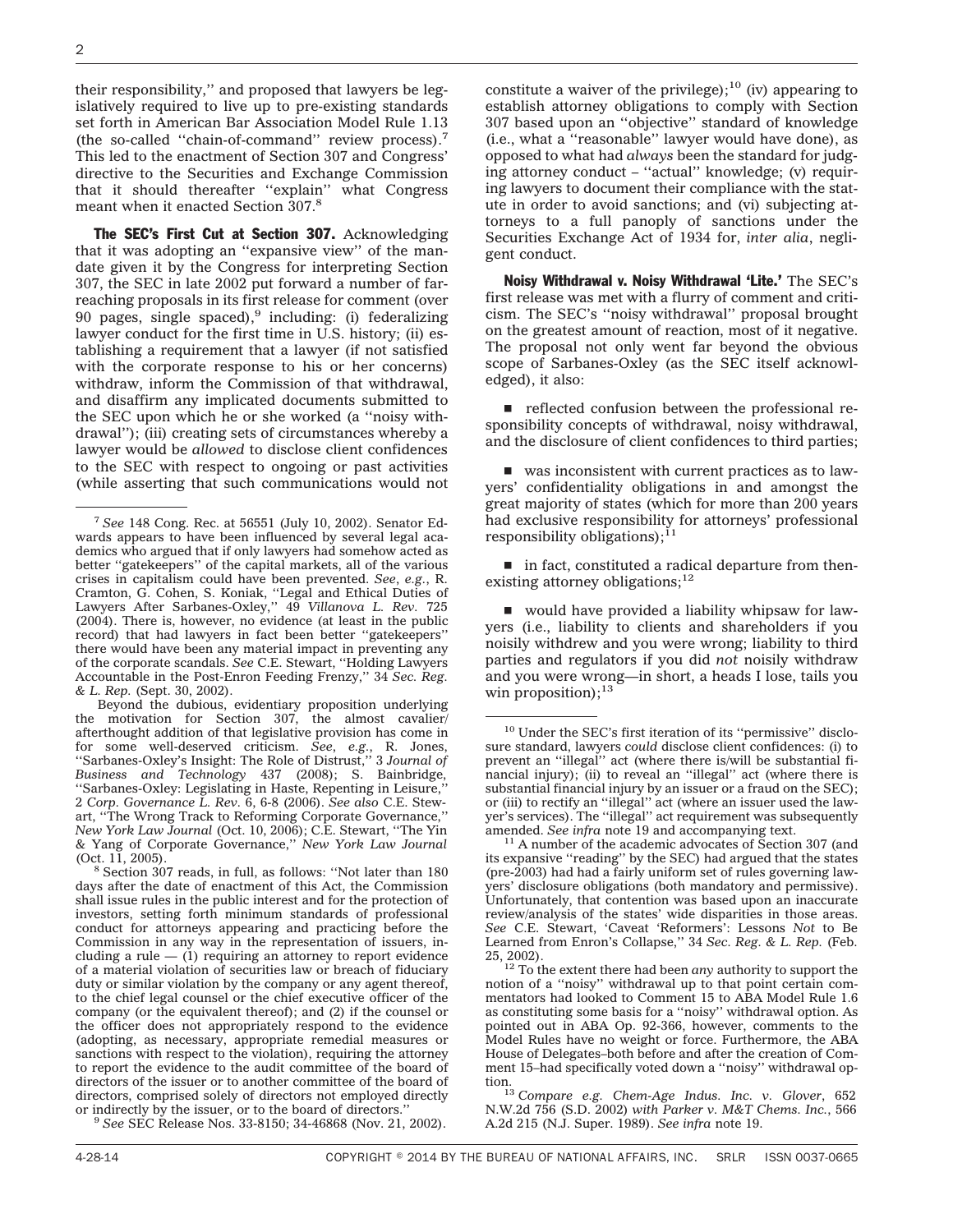$\blacksquare$  would have provided an obvious incentive for the most able and experienced lawyers to decline to represent clients in "close" questions;<sup>14</sup>

 $\blacksquare$  would have created a breach to the attorney-client privilege and lawyers' ethical duties of client confidentiality; and

would have led to less, rather than more, corporate compliance with the law.

Based upon perhaps some (if not all) of the foregoing concerns, the Commission beat a strategic retreat (of sorts). The SEC put the noisy withdrawal proposal on hold, and issued a new proposal in its stead.

The new proposal (dubbed by some ''noisy withdrawal lite'') was exactly the same as its predecessor, with one exception: instead of the attorney contacting the SEC to rat out the client, it would now be the client's (corporation's) obligation to report the attorney's withdrawal and to disaffirm the attorney's work product.15 By this masterful or cynical (or both) maneuver, the Commission took off the table what it thought was at the center of most of the organized bar's earlier protests (i.e., attorneys would not be exposed to criticism/ sanctions under "noisy withdrawal lite"). At the same time, however, the new proposal did not address the more important public policy issue posed by its predecessor: whether ''noisy withdrawal lite'' would lead to less, or more, corporate legal compliance. Like its predecessor, the SEC also put ''lite'' on hold.

That was the state of play on these two proposals in 2003. In the intervening eleven years, the Commission has not put into force either noisy withdrawal or noisy withdrawal lite. Perhaps the SEC's ''caution'' in this space has been warranted?16

Other SEC 'Modifications' to Section 307. While the SEC did not move forward with either noisy withdrawal proposal, its final rules under Section 307 responded to other comments/critiques and incorporated a number of amendments to its first release.<sup>17</sup> They included:

 $\blacksquare$  clarifying that lawyer knowledge would in fact be governed by an ''objective'' standard (as opposed to the historically used, actual knowledge standard);

 $\blacksquare$  withdrawing the requirement that lawyers document their compliance to protect against regulatory liability;

 $\blacksquare$  stating that Section 307 (in the SEC's view) would not constitute a private right of action against lawyers  $(independent of Section 10b-5 claims);$ 

acknowledging that the SEC did not have the authority to effect a selective waiver of the attorney client privilege;

■ announcing that Section 307 was *not* preempting conflicting or inconsistent state law governing lawyer conduct, *so long as* the states meet the *minimum* standards of the SEC's rules and regulations;<sup>18</sup> and

■ clarifying with respect to *permissive* disclosure that lawyers could act where there is (or was) a ''material violation'' [a defined term far broader than an ''illegal'' act]; and as to the organized bar's opposition to expanding lawyers' disclosure obligations to the SEC [by way of *permissive* disclosure], the SEC pronounced that there had been ''ample discussion'' on that subject and the matter was now closed.<sup>19</sup>

Not content to stop there the SEC also used its significant leverage to ''jaw-bone'' the American Bar Association later that year into abandoning its prior positions on *permissive* disclosure of client confidences, so as to bring the ABA's Model Rules into line with the SEC's new standards.<sup>20</sup>

<sup>18</sup> Id. (While acknowledging that "a number of commentators questioned the Commission's authority to preempt state ethics rules, at least without being explicitly authorized and directed to do so by Congress," the SEC then wrote: "The language which we adopt today clarifies that this part does not preempt ethical rules in United States jurisdictions that establish more rigorous obligations than imposed by this part. At the same time, the Commission reaffirms that its rules shall prevail over any conflicting or inconsistent laws of a state or other United States jurisdictions in which an attorney is admit-

<sup>19</sup> This *permissive* disclosure standard, of course, subjects lawyers to the same potential liability whipsaw to which noisy withdrawal would subject lawyers. *See supra* note 13 and ac-

<sup>20</sup> See J. Glater, "Bar Association in a Shift on Disclosure," *N.Y. Times* A12 (Aug. 12, 2003); *see also* C.E. Stewart, ''Liability for Securities Lawyers in the Post-Enron Era,'' 35 *Rev. Sec. & Comm. Reg.* (Sept. 11, 2002). One area where the ABA did not "cave" was the requirement of an attorney's actual knowledge (vs. the SEC's adoption of the objective standard-i.e., what a reasonable lawyer should have known).

<sup>&</sup>lt;sup>14</sup> Such a result would have been directly at odds with what the SEC had previously identified as being critical to ensuring greater legal compliance by clients. *See In re Carter and Johnson*, 47 SEC 471, *Fed. Sec. L. Rep.* (CCH) ¶ 82-847 at 84,145, 84,167, and 84,172-73 (Feb. 28, 1981). In that same year, the U.S. Supreme Court came to the same result/conclusion, when it extended the attorney-client privilege to all corporate employees, justifying that step on the ground that full and candid communications between lawyers and their business colleagues/clients are essential to ensuring effective compliance with the law. *See Upjohn v. United States*, 499 U.S. 383 (1981). For a full vetting of these two decisions and their interaction, see C.E. Stewart, ''Liability for Securities Lawyers in the Post-Enron Era,'' 35 *Rev. Sec. & Comm. Reg.* (Sept. 11,

<sup>2002).</sup> <sup>15</sup> *See* SEC Release Nos. 33-8186, 34-47282 (Jan. 29, 2003). <sup>16</sup> In 2009, a former SEC enforcement lawyer, then a partner at a prestigious New York firm, made a ''noisy withdrawal'': resigning from his representation of the Stanford Financial Group, and ''disaffirm[ing] all prior oral and written representations made by me and my associates to the SEC Staff.'' That did not work too well, as (i) his individual client at the company went to jail, (ii) he and his law firm were named as defendants in a class action by victims of Stanford's fraud, (iii) he and his law firm were sued for malpractice, and (iv) he subsequently ''resigned'' from his partnership. *See* C.E. Stewart, ''Thus Spake Zarathustra (And Other Cautionary Tales for Lawyers),'' *NY Business Law Journal* (Winter 2010). Another former SEC enforcement lawyer (now in private practice) has argued that the accounting problems involving Spiegel Inc. could have been avoided if the SEC's noisy withdrawal provision had been in play. *See* R. McTague, ''Spiegel Examiner Says Noisy Withdrawal Would've Helped Bring Wrongdoing to Light,'' 19 *ABA/BNA Lawyers' Manual on Professional Conduct* (Sept. 24, 2002). Upon review of the written investigation

made public, however, that judgment seems questionable (at

best). <sup>17</sup> *See* SEC Release Nos. 33-8185, 34-47276 (Jan. 29, 2003). The SEC's ''final'' document — about half the size of its first release — became effective in mid – 2003. The SEC took the view that its final release had been ''significantly modified'' as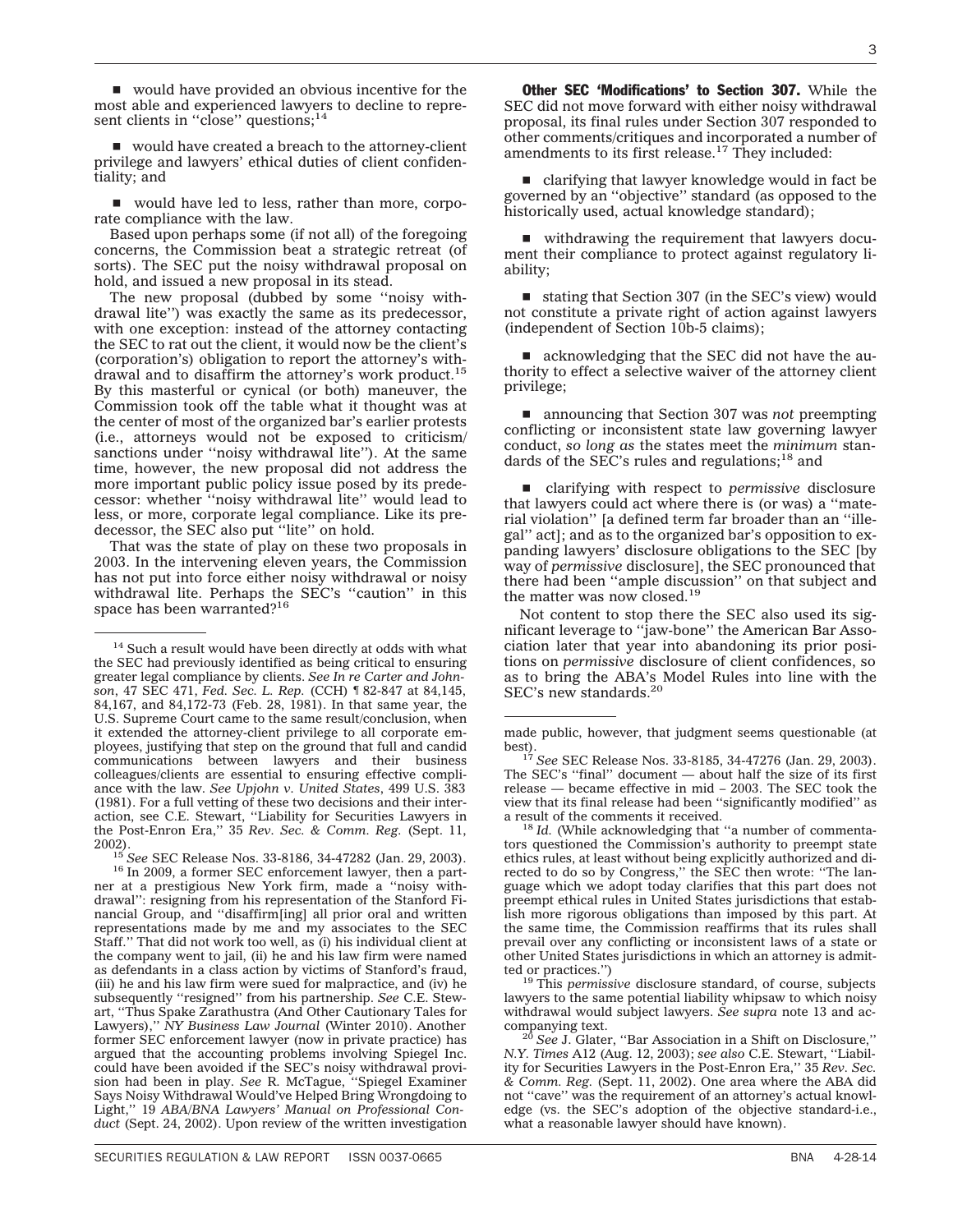Preemption and Section 307. As noted above, the Commission (without any sense of irony or humor) opined in its final release that Section 307 does **not** preempt conflicting or inconsistent state law governing lawyer conduct, *so long as* the states meet the minimum standards of the SEC's rules and regulations. $21$  Of course, that obviously equates to a claim of preemption. The SEC also added a ''good faith'' provision—a lawyer might be shielded from federal securities law sanctions if the lawyer, acting in accord with inconsistent state disciplinary standards, ''complies in good faith'' with the SEC's rules and regulations.

In July of 2003, the Washington State Bar Association (WSBA) promulgated a ''proposed interim formal opinion,'' in which the WSBA warned Washington licensed lawyers that complying with the SEC's permissive disclosure standards would likely conflict with the state's applicable ethical standards and that such conduct could therefore get said lawyers into disciplinary hot

water with the WSBA. The WSBA also cautioned its state licensed lawyers not to take much comfort in the SEC's "good faith" safe harbor.<sup>22</sup>

Shortly before the WSBA formally approved its opinion, the SEC's general counsel wrote a public letter to the WSBA's officials on July 23, 2003.<sup>23</sup> In his letter, the Commission official: (i) urged the WSBA not to approve the opinion; (ii) argued that Supreme Court precedent was such that Washington State's rules—insofar as they might be inconsistent with Section 307—would be preempted;<sup>24</sup> and (iii) warned the WSBA not to frustrate (or attempt to frustrate) the ''good faith'' safe harbor.

Rather than dissuade the WSBA, the SEC general counsel's letter prompted the Corporations Committee, Business Law Section, of the State Bar of California to issue its own challenge to the SEC. By a letter dated Aug. 13, 2003, the California Committee: (i) made clear that California does not allow lawyers to disclose client confidences; (ii) expressed numerous policy considerations in favor of its state's law and rules (e.g., they undergird the attorney-client relationship, they encourage greater law enforcement, disclosing client confidences can have serious consequences to lawyers and clients, etc.); (iii) opined that it was unclear whether the SEC had the authority to adopt the permissive disclosure provisions of Section 307; (iv) further opined that those provisions of Section 307 did not preempt California's laws and rules; and (v) expressed that the California Bar had no authority to refuse to enforce California's statutes on the basis of federal preemption unless (and until) a California appellate court had so ruled.<sup>25</sup>

federal preemption. <sup>25</sup> The following year, the Committee published an article embellishing these positions. *See* ''Conflicting Currents: The Obligation to Maintain Inviolate Client Confidences and the

After the foregoing to and fro, there was no ''meeting of the minds'' between and amongst Washington, California, and the SEC. $^{26}$  Where do the other states stand on issue of preemption? Well, one state—North Carolina—has publicly agreed with the SEC on the preemption issue. $27$ 

Most other states have tended to shy away from a direct confrontation with the Commission. After the ABA's Model Rules were changed to bring them into line with Section 307's strictures on disclosure of client confidences, a number of states undertook their own reviews to see what they should do. Perhaps not surprisingly, the results reflect a wide disparity of approaches.28

Certain states have adopted the ABA Model Rules without substantive change.<sup>29</sup> A number of other states have tinkered with some of the ''chain-of-command'' review process and attorney disclosure obligations.<sup>30</sup> Another group of states simply have chosen to follow the old version of the Model Rules (both as to chain-ofcommand and lawyer disclosures); $31$  while some states have not changed their prior chain-of-command process, as well as their idiosyncratic views of lawyer disclosure obligations.<sup>32</sup> Finally, certain states have tinkered with (or rejected) the Model Rule's chain-ofcommand process, and have also not adopted the corresponding disclosure provisions.33

As New York Goes, So Goes . . .? In 2009, New York State ushered in new legal ethics standards to great fanfare (e.g. an ''extraordinarily positive result,'' ''a major achievement for New York,'' ''a big step forward,''

Interestingly, Washington State did amend its professional responsibility code in 2006, bringing it into substantial compliance with the new model rules promulgated by the ABA. *See* ''Washington State Overhauls Ethics Rules, Adopting *MJP*, Updates from ABA Models,'' 75 *U.S.L.W.* 2085 (Aug. 15, 2006). <sup>28</sup> *See* C.E. Stewart, "The Pit, the Pendulum, and the Legal

Profession: Where Do We Stand After Five Years of Sarbanes-Oxley?" 40 Sec. Reg. & L. Rep. (Feb. 18, 2008).

<sup>29</sup> E.g., Alaska, Arizona, Arkansas, Connecticut, Hawaii, Idaho, Indiana, Iowa, Louisiana, Massachusetts, Nebraska,

South Carolina, and Vermont.<br><sup>30</sup> *E.g.*, District of Columbia, Maryland, Minnesota, North Dakota, Texas, Utah, and Virginia.

<sup>31</sup> E.g., Alabama, Colorado, Delaware, Florida, Georgia, Kansas, Kentucky, Michigan, Mississippi, Missouri, Montana, Nevada, New Hampshire, New Mexico, North Carolina, Oklahoma, Pennsylvania, Rhode Island, South Dakota, West Vir-

<sup>32</sup> Both Illinois and New Jersey, for example, require *mandatory* disclosure in certain circumstances. *See*, *e.g.*, *Balla v. Gambo Inc.*, 584 N.E. 2d 104 (Ill. 1991). <sup>33</sup> *E.g.*, Kansas and Ohio.

<sup>&</sup>lt;sup>21</sup> *See supra* note 18.<br><sup>22</sup> *See* Washington Interim Formal Ethics Opinion 197<br>(available at http://www.wsba.org/lawyers/ethics/ (available at [http://www.wsba.org/lawyers/ethics/](http://www.wsba.org/lawyers/ethics/formalopinions/ethicsopinion197.htm)

<sup>&</sup>lt;sup>23</sup> See July 23, 2003 letter of Giovanni Prezioso (available at http://www/sec.gov.news/speech/spch072303gpp.htm).

<sup>&</sup>lt;sup>4</sup> Citing Sperry v. State of Florida, 373 U.S. 379 (1963). As the SEC itself noted when it implemented its final rules ''interpreting'' Section 307, however, there was substantial pushback from the organized bar as to whether the SEC had in fact been authorized by Congress to preempt state law (*see supra* note 18). Both the ABA and the Association of the Bar of the City of New York, for example, took issue with the SEC's assertion of

New SEC Attorney Conduct Rules,'' 32 *Pepp. L. Rev.* 89 (2004). <sup>26</sup> Former SEC general counsel, Giovanni Prezioso, gave this advice to lawyers in an April 3, 2004 speech to the ABA's Section of Business Law: ''I would urge any lawyer who would like to make a disclosure under the Commission's rules, but who is concerned with a potential conflict with state bar rules, to consult with us, either directly or through counsel. We on the staff would appreciate the opportunity to work with a lawyer facing such a conflict, either in addressing the issues before state bar authorities or, if necessary, in court. My expectation is that the Commission would be favorably disposed to supporting attorneys seeking to rely on the preemptive effect of its rules.'' (available at [http://www.sec.gov/news/speech/](http://www.sec.gov/news/speech/spch040304gpp.htm) [spch040304gpp.htm\)](http://www.sec.gov/news/speech/spch040304gpp.htm). <sup>27</sup> *See* North Carolina Formal Ethics Opinion 2005-9 (2006).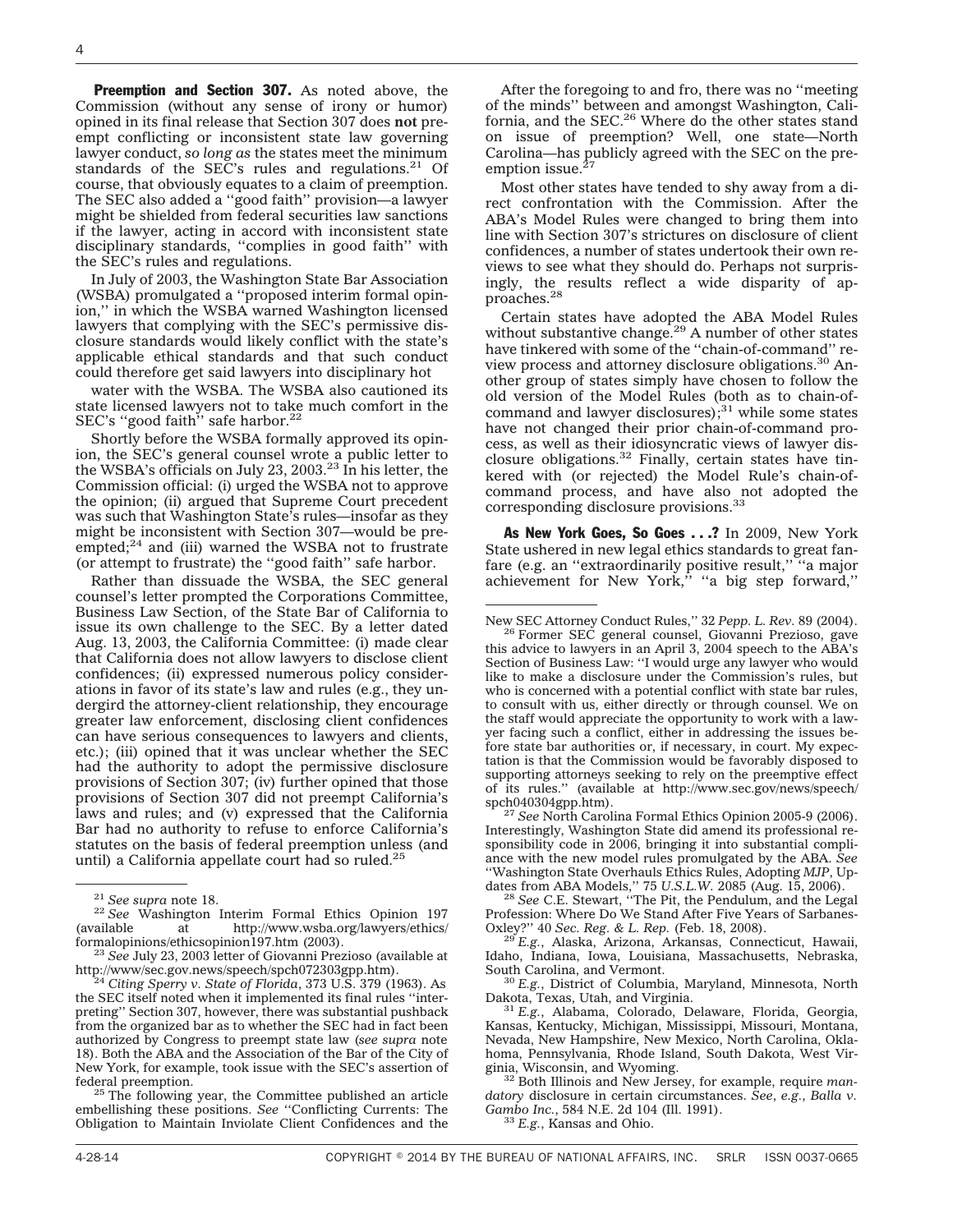etc.).<sup>34</sup> What did New York State decide to do vis-à-vis the SEC's Section 307?

Under New York's Rule 1.6, New York lawyers may use their discretion to make *permissive* disclosure (i) to prevent death or substantial bodily harm, or (ii) to prevent a crime. New York lawyers may also now withdraw an opinion which *was* based upon ''materially inaccurate information or *is being* used to *further* a crime or fraud'' (emphasis added). And while this latter provision sort of embraces (to some extent) the notion of a "noisy withdrawal" (thus going beyond the SEC), New York's other provisions are less ''liberal'' than the SEC's standards. Most importantly, New York specifically carved out **financial fraud** from permissive disclosure; furthermore, disclosure of past client conduct remains unaffected (i.e., no can do). As a further deviation from the SEC, New York declined to adopt in Rule 1.13 a provision that would allow a lawyer representing a corporation to ''report out'' if he or she was unable to get the corporation to ''do the right thing'' (i.e., follow his or her advice) and the corporation faced ''substantial injury" relating to the advice (taken or not taken).<sup>35</sup>

The New York State Bar authorities made the foregoing deviations from Section 307 (i) in full awareness that NYS's Rule 1.6 would place materially different disclosure obligations on lawyers than those set forth in Section 307, and (ii) in full awareness of the SEC's position on preemption. It is also noteworthy that the SEC monitored what New York State was considering and what it ultimately promulgated.<sup>36</sup> So what if a New York lawyer follows the ethical dictates of New York State and that conduct is inconsistent with the SEC's standards? Perhaps we now have a very good predictor of what the answer to that important question will be.

Quest Diagnostics. On Oct. 25, 2013, the U.S. Court of Appeals for the Second Circuit affirmed the district court's 2011 dismissal of a False Claims Act *qui tam* action by Mark Bibi, a former general counsel of Unilab.<sup>37</sup> Bibi, together with two other, former Unilab executives, had sued Unilab's new owner, Quest Diagnostics, on the ground that the company *had* engaged in a pervasive kickback scheme. At the district court level, legal academic ethics experts proffered dramatically opposed opinions: Professor Andrew Perlman of Suffolk University Law School supported Bibi, who had testified that he was entitled to ''spill his guts'' because he believed Unilab's actions were criminal; Professor Stephen Gillers of New York University Law School opined that Bibi's disclosure violated his professional obligations to his former client. The district court sided with Gillers, and dismissed the case.

The Second Circuit, in *Quest Diagnostics*, upheld the important ethical obligation that lawyers have in protecting client confidences (under Rule 1.6) and not breaching said confidences (especially to profit thereby).38 But in order to get to that ruling, the court had to first address Bibi's contention that the False Claims Act preempts New York State's Rules of Professional Conduct.

Judge José Cabranes, writing for the panel, initially noted that courts have ''consistently'' looked to state ethical rules to determine whether attorneys had conducted themselves properly.<sup>39</sup> He then looked at whether the federal statute did anything to change that traditional rule, finding that ''[*n*]*othing* in the False Claims Act evidences a clear legislative intent to preempt state statutes and rules that regulate an attorney's disclosure of client confidences.''40 As authority for the "clear legislative intent" standard, Judge Cabranes cited two Supreme Court precedents, both of which stand for the proposition that ''we [the U.S. Supreme Court] assume a federal statute has not supplanted state law unless Congress has made such an intention clear and manifest."41

The Envelope Please . . . So with the Second Circuit's determination in *Quest Diagnostics* and the applicable standard of ''clear legislative intent,'' where does that leave the SEC's claim of preemption for Section 307. In one man's view, without a leg to stand on.

First of all, it is clear that Section 307 was a hasty, almost-after thought, shoe-horned into a cobbledtogether legislative monstrosity. <sup>42</sup> Second, neither the father of Section 307 nor the very language of Section 307 said *anything* about preemption; <sup>43</sup> this would seem to be pretty compelling evidence of the exact opposite of "clear legislative intent."<sup>44</sup> And third, the SEC, by its own admission, acknowledged that its regulations reflected an ''expansive view'' of what Congress had enacted;<sup>45</sup> of course, as detailed above, what the SEC did was a lot more than just being "expansive."<sup>46</sup>

<sup>34</sup> *See* C.E. Stewart, ''New York's New Ethics Rules: What You Don't Know Can Hurt You!'' *NY Business Law Journal*

 $35$  New York also did not adopt the "reasonable lawyer" standard, opting instead to judge lawyers' behavior on an actual knowledge standard. This is a *very* important safeguard for lawyers, protecting them from harsh, 20-20 hindsight judgment. *See*, *e.g.*, *In re Jordan H. Mintz and In re Rex R. Rogers*,

<sup>&</sup>lt;sup>36</sup> See J. Rogers, "New York State Bar Parts Ways with ABA on Disclosure of Fraud, Use of Screening,'' *ABA/BNA Lawyers' Manual on Professional Conduct* 587 (Nov. 14, 2007); *See* M. Bologona, ''Thomson Says Securities Lawyers Need to Show 'Professional Courage','' 39 *Sec. Reg. & L. Rep.* (May 14, 2007). <sup>37</sup> *See supra* note 5.

<sup>38</sup> Elsewhere, I have focused on the importance of the Second Circuit's ruling on this score. *See* C.E. Stewart, ''Whistleblower Law: What Rights Do Ratting Lawyers Have?" *New*<br>York Law Journal (March 14, 2004).<br><sup>39</sup> Citing Hull y Celenese Corp. 513 F.3d 568, 571 p.12.04.

<sup>&</sup>lt;sup>39</sup> *Citing Hull v. Celanese Corp.*, 513 F.2d 568, 571 n.12 (2d Cir. 1975).<br><sup>40</sup> Emphasis added.

<sup>&</sup>lt;sup>41</sup> Bates v. Dow Agrosciences LLC, 544 U.S. 431, 449 (2005); *Cipollone v. Liggett Grp., Inc.*, 505 U.S. 504, 516 (1992). Judge Cabranes also noted that the False Claims Act, while allowing a *quitam* suit, ''does not authorize [the plaintiff] to violate state laws in the process.'' *Citing United States ex rel. Doe*

<sup>&</sup>lt;sup>42</sup> See supra note 7 and accompanying text.<br><sup>43</sup> See supra note 8.<br><sup>44</sup> This standard is not a new one. *See e.g.*, *Santa Fe Industries, Inc. v. Green*, 430 U.S. 462, 479 (1977). And, of course, the Supreme Court recently rejected preemption vis-à-vis state-court class actions, which Congress looked like they attempted to preempt via the 1998 Securities Litigation Uniform Standards Act. *See Chadbourne & Park LLP v. Troice*, – S. Ct.

<sup>– (</sup>No. 12-79, Feb. 26, 2014). <sup>45</sup> *See supra* note 9 and accompanying text. <sup>46</sup> *See supra* notes 11, 12, 13, 17, 18, 19, and accompanying text.